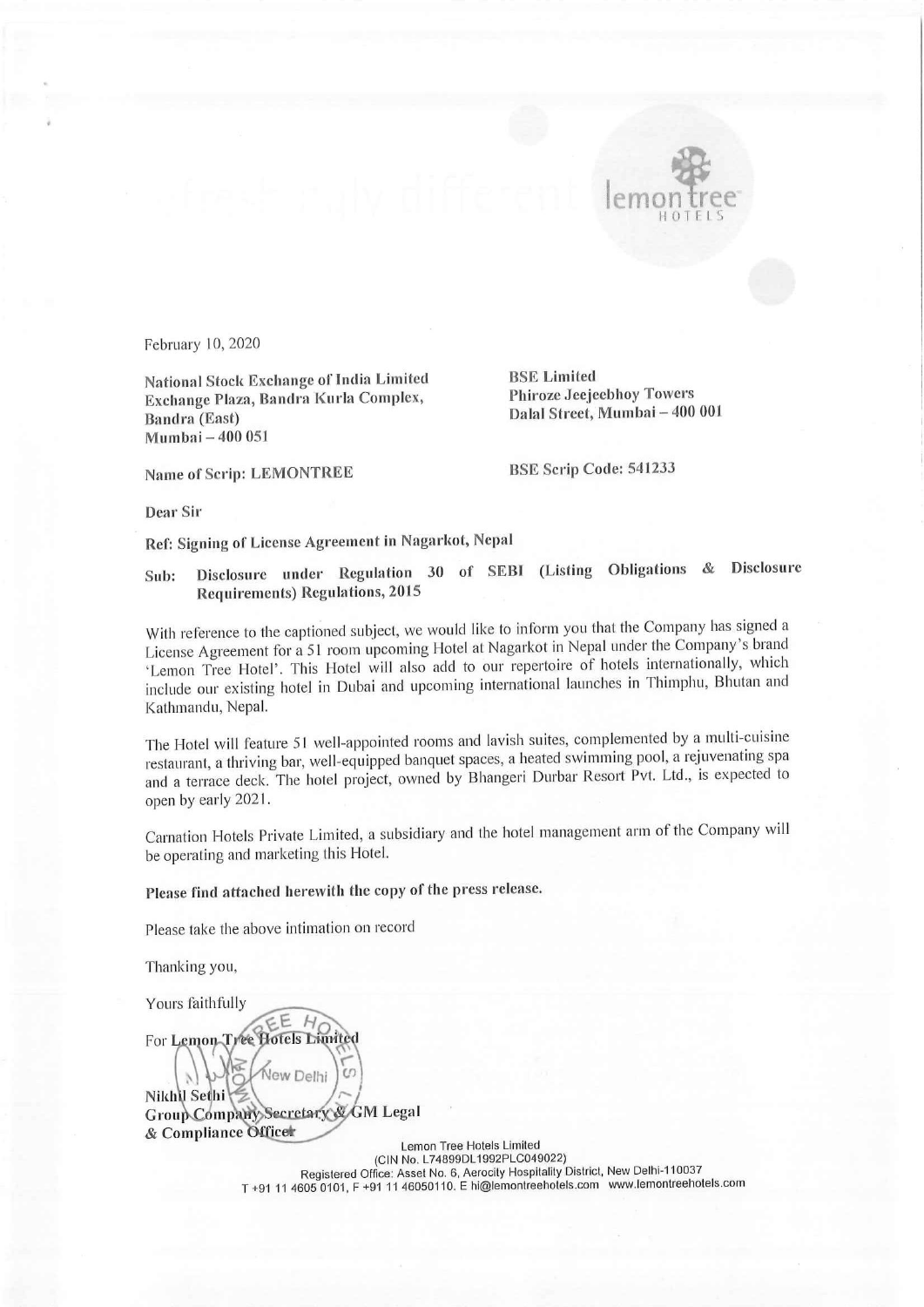## Lemon Tree Hotels signs new hotel in Nepal

This hotel will add to the portfolio of international hotels, which include operating an operating hotel in Dubai, and signed hotels in Bhutan and Nepal

New Delhi, 10<sup>th</sup> February 2020: Lemon Tree Hotels Limited announced its latest signing — Bhangeri Durbar Resort, operated by Lemon Tree Hotels, at Nagarkot in Nepal. The resort will be operated through its subsidiary and management arm, Carnation Hotels Pvt. Ltd. The hotel project, owned by Bhangeri Durbar Resort Pvt. Ltd., is expected to open by early 2021.

The resort, spread over 4 acres of beautiful landscaped terrain, will feature 51 wellappointed rooms and lavish suites, a multi-cuisine restaurant, a thriving bar, wellequipped banquet spaces, a heated swimming pool, a rejuvenating spa, and a terrace deck. Set in the lap of a dense forest area, rich in mountain medicinal herbs and other flora and fauna, the resort also offers a spectacular view of the Himalayas, including the 5 highest mountain peaks of Nepal, viz. Mount Everest, Kanchenjunga, Lhotse, Mt. Makalu and Cho Oyu, as well as panoramic views of the stunning Kathmandu valley. The property falls within the famous Panoramic Hiking Trail of about 15 kms from Nagarkot to Dhulikhel, and is named after the historic Bhangeri Durbar Palace, which was built by King Chandra Samsher over a century ago, and is located just 1.5 kilometres from the resort.

Speaking on the occasion, Mr. Rattan Keswani, Deputy Managing Director - Lemon Tree Hotels and Director - Carnation Hotels, commented, "We are delighted to expand our reach in Nepal with this stunning resort. It is our second signing for a hotel in the country, which we feel holds immense business and tourism potential. Nepal is a preferred destination for Indian travellers, and with our widespread reach and exciting loyalty programme, we feel that this hotel will add value to our customers and vice versa. It will also add to our repertoire of hotels internationally, which include our existing hotel in Dubai and upcoming international launches in Thimphu, Bhutan and Kathmandu, Nepal."

ĵ.

## ABOUT LEMON TREE HOTELS LIMITED

Lemon Tree Hotels Limited is India's largest hotel chain in the mid-priced hotel sector, and the third largest overall, on the basis of controlling interest in owned and leased rooms, as of June 30, 2017, according to the Horwath Report. We operate in the upscale segment and in the mid-priced sector, consisting of the upper-midscale, midscale and economy segments. We deliver differentiated yet superior service offerings, with a value-for-money proposition.

LTH opened its first hotel with 49 rooms in May 2004 and currently operates  $\sim$ 8,000 rooms in 80 hotels (including Keys hotels) across 48 cities under its various brands viz. Aurika Hotels & Resorts, Lemon Tree Premier, Lemon Tree Hotels, Red Fox Hotels, Keys Prima, Keys Select and Keys Lite. As the current pipeline becomes

New Delhi  $\frac{1}{2}$